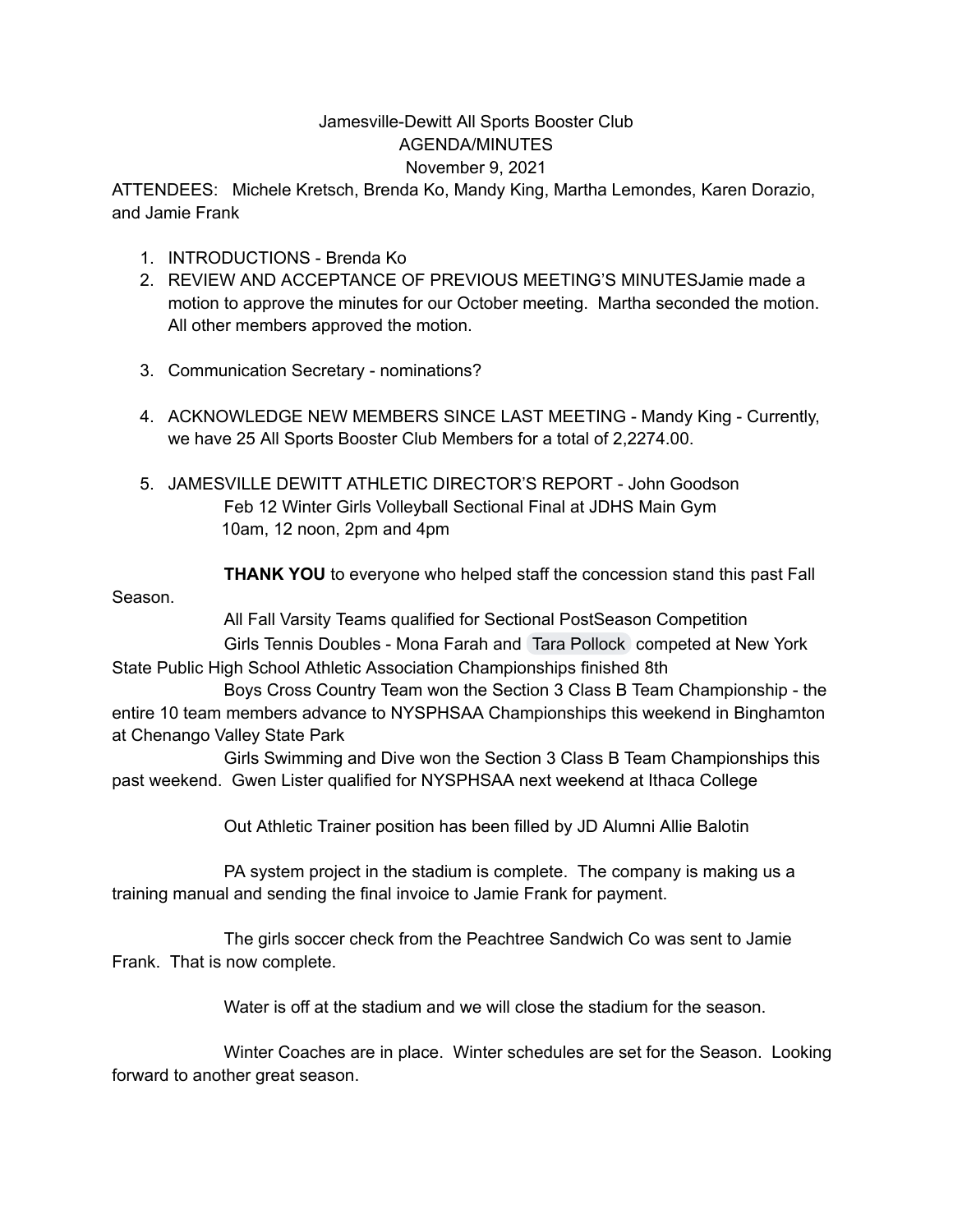- 6. STATUS OF FUNDRAISING and PROJECTS BY INDIVIDUAL TEAMS Mandy King/John Goodson
	- a. COMPLETED THIS ACADEMIC YEAR
		- i. Juvenile Diabetes Research Foundation student athlete Marianna Lorenzo
		- ii. Portable boards for Lacrosse arena
		- iii. Soccer Peachtree Sandwich Co.
	- b. ONGOING
		- i. Wrestling Ram Run over Thanksgiving break All Sports Booster Club has approved this fundraiser.
	- c. NEW/PROPOSED
		- Baseball Turf
		- Girls basketball requests
		- Softball fence project
- 7. STATUS OF BOOSTER CLUB PROJECTS Mandy King/John Goodson
	- a. COMPLETED THIS ACADEMIC YEAR
	- b. ONGOING
		- i. New sound system for stadium (\$35,000)
		- ii. JDMS uniform replacement academic year  $2$  of  $3$  (\$)
	- c. NEW/PENDING
		- i. Replacement of JDHS main gym scoreboard John Goodson to obtain quote for replacement
- 8. STANDING COMMITTEE REPORTS
	- a. FUNDRAISING ACTIVITIES Benedicte Doran/Kelly Austin
		- i. Crunch Night fundraiser opportunity can select 1-3 of following options
			- 1. Run a Concession Stand 8-10 volunteers, 3-4 hrs, \$500 or 10% of profits, whichever is greater
			- 2. Ticket sales \$20/ticket keep 50% of sales; if we choose to do #3 below as well, then the first 50 would go towards the chuck a puck minimum.
			- 3. Chuck a Puck if we guarantee 50 tickets sold per #2 above, we can run the chuck a puck table - keep 90% of sales
	- b. CONCESSIONS Sue Smith
		- Outdoor stand emptied/cleaned out for winter
		- Large stainless steel cooler will be disposed of as it is cost-prohibitive to repair
		- Recommend replacing with one of the coolers from the indoor stand and moving refrigerator into the indoor stand to allow for some freezer space within the indoor stand itself